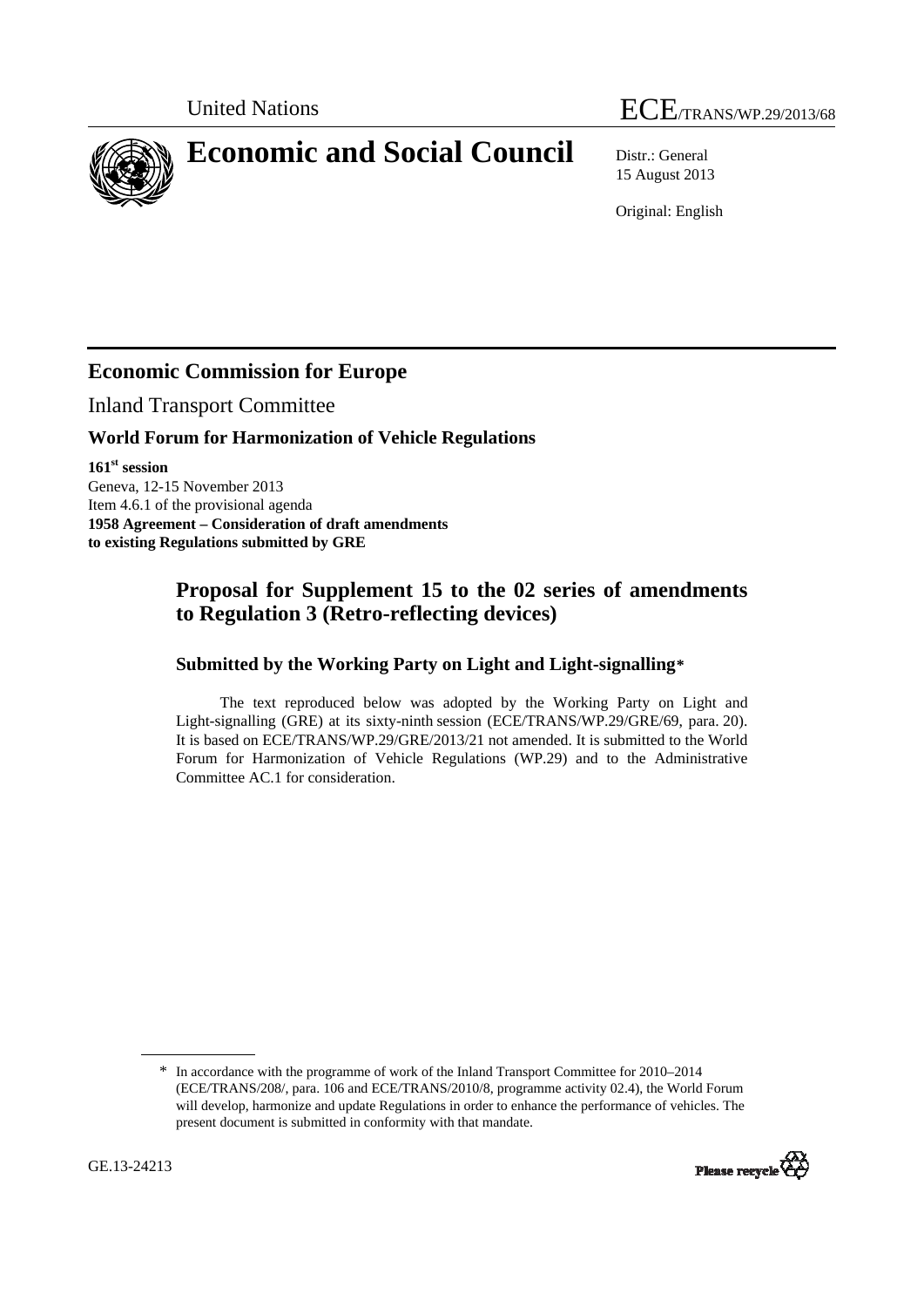*Paragraph 8.1. amend to read:* 

"8.1. Retro-reflectors shall be so manufactured as to conform to the type approved under this Regulation.

> The compliance with the requirements set forth in paragraphs 6. and 7. above shall be verified as follows:"

*Paragraph 8.2. (former)*, renumber as paragraph 8.1.1.

- *Paragraph 8.3. (former)*, renumber as paragraph 8.1.2.
- *Paragraph 8.4. (former)*, renumber as paragraph 8.2.

*Annex 6, paragraph 2. to 6.*, amend to read:

"2. First sampling

In the first sampling four retro-reflectors are selected at random. The first sample of two is marked A, the second sample of two is marked B.

2.1. The conformity of mass-produced retro-reflectors shall not be contested if the deviation of any specimen of samples A and B (all four retro-reflectors) is not more than 20 per cent.

> In the case, that the deviation of both retro-reflectors of sample A is not more than 0 per cent, the measurement can be closed.

2.2. The conformity of mass-produced retro-reflectors shall be contested if the deviation of at least one specimen of samples A or B is more than 20 per cent.

> The manufacturer shall be requested to bring his production in line with the requirements (alignment) and a repeated sampling according to paragraph 3. below shall be carried out within two months' time after the notification. The samples A and B shall be retained by the Technical Service until the entire CoP process is finished.

3. First repeated sampling

A sample of four lamps is selected at random from stock manufactured after alignment.

The first sample of two is marked C, the second sample of two is marked D.

3.1. The conformity of mass-produced retro-reflectors shall not be contested if the deviation of any specimen of samples C and D (all four retro-reflectors) is not more than 20 per cent.

> In the case, that the deviation of both retro-reflectors of sample C is not more than 0 per cent, the measurement can be closed.

- 3.2. The conformity of mass-produced retro-reflectors shall be contested if the deviation of at least
- 3.2.1. one specimen of samples C or D is more than 20 per cent but the deviation of all specimen of these samples is not more than 30 per cent.

The manufacturer shall be requested again to bring his production in line with the requirements (alignment).

A second repeated sampling according to paragraph 4. below shall be carried out within two months' time after the notification. The samples C and D shall be retained by the Technical Service until the entire CoP process is finished.

3.2.2. one specimen of samples C and D is more than 30 per cent.